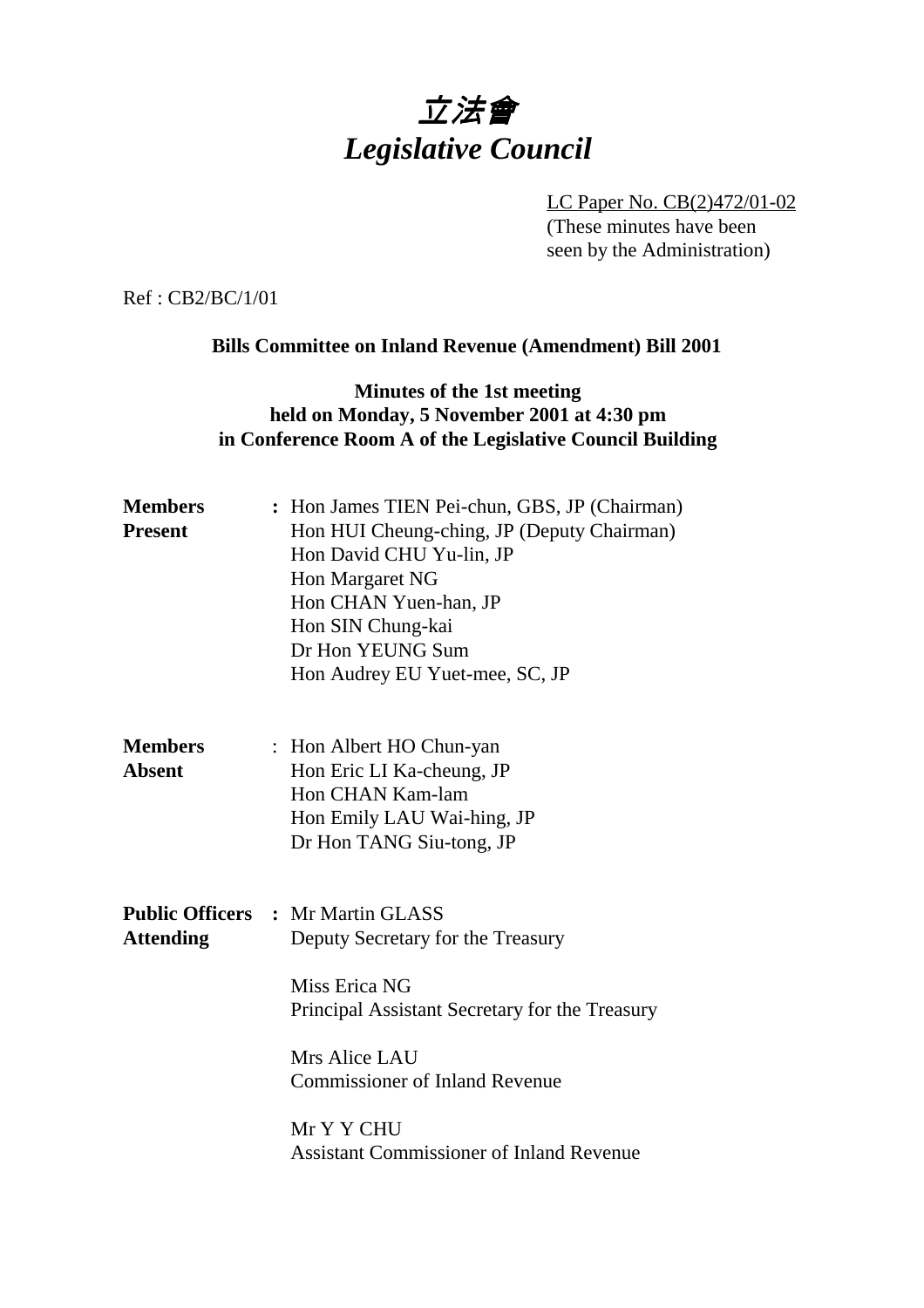$\overline{a}$ 

|                                      | Mrs Deborah MA<br>Acting Assistant Commissioner of Inland Revenue     |
|--------------------------------------|-----------------------------------------------------------------------|
|                                      | Mr K F CHENG<br>Senior Assistant Law Draftsman, Department of Justice |
| <b>Clerk</b> in<br><b>Attendance</b> | : Ms Doris CHAN<br>Chief Assistant Secretary (2) 4                    |
| <b>Staff</b> in<br><b>Attendance</b> | : Ms Bernice WONG<br>Assistant Legal Adviser 1                        |
|                                      | Miss Mary SO<br>Senior Assistant Secretary (2) 8                      |

Mr James TIEN and Mr HUI Cheung-ching were elected Chairman and Deputy Chairman of the Bills Committee.

2. The Bills Committee deliberated (Index of proceedings attached at the **Annex**).

3. Members noted Mr Albert HO's paper setting out his proposal of raising the maximum amount of home loan interest deduction from \$150,000 to \$180,000 for the years of assessment 2001-02 and 2002-03 tabled at the meeting.

4. The Bills Committee examined the Bill clause-by-clause and raised no queries.

5. As requested by the Bills Committee, the Administration agreed to provide a response on whether the following proposed amendments raised by members at the meeting had charging effect according to Rule 57(6) of the Rules of Procedure of the Legislative Council -

- (a) Raising the maximum amount of home loan interest deduction from \$150,000 to \$180,000 for the years of assessment 2001-02 and 2002-03; and
- (b) Increasing the maximum amount of home loan interest deduction from \$100,000 to \$150,000 for the year of assessment 2001-02 and for each year after that year.

The Bills Committee further requested the Administration to consider whether it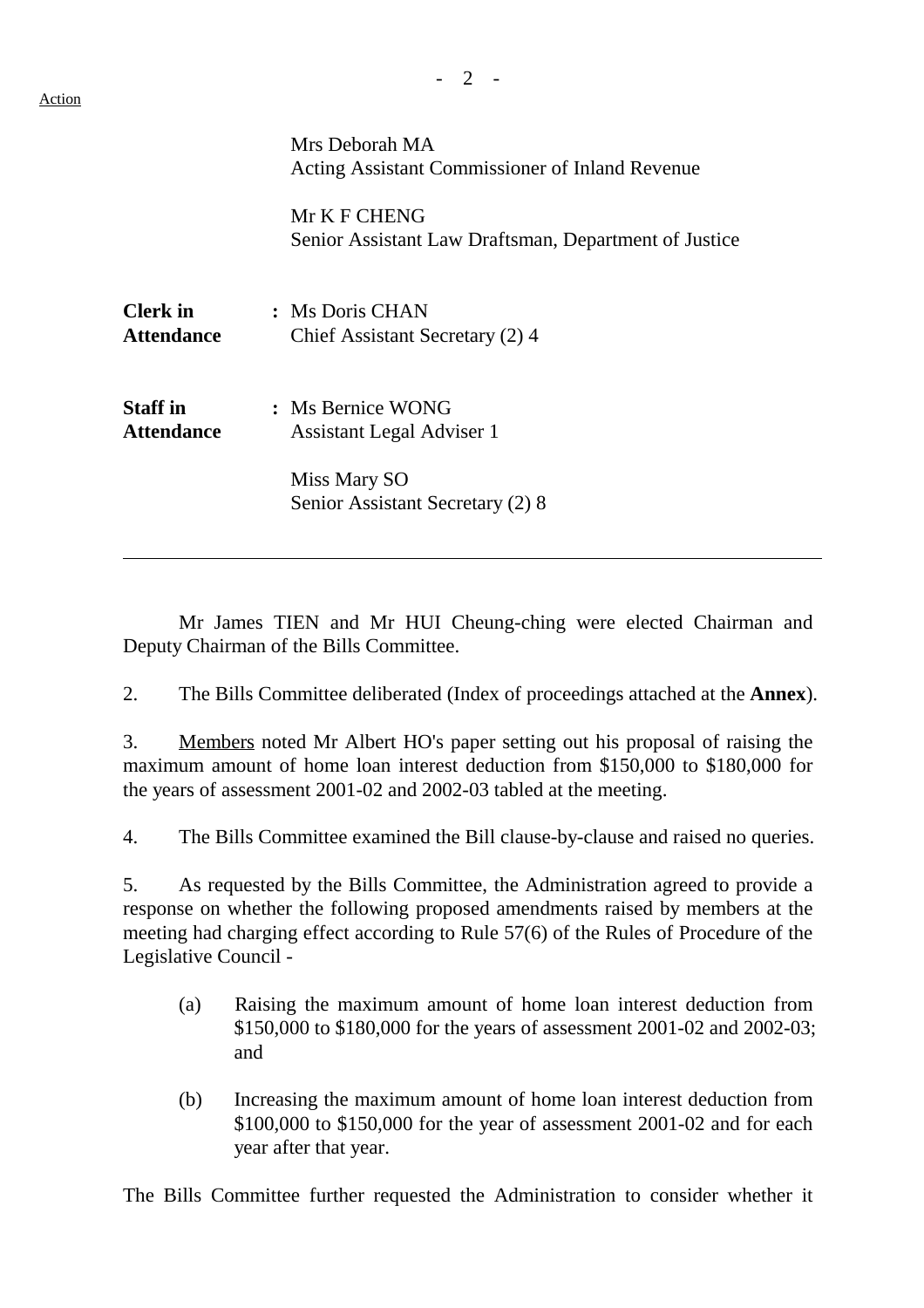would take over the aforesaid proposed amendments.

6. In order that qualified taxpayers might pay less tax which would be due from 2 January 2002 onwards, members agreed that the Bills Committee would report its deliberations to the House Committee on 9 November 2001 recommending resumption of the Second Reading debate on the Bill at the Council meeting on 21 November 2001. In this connection, members agreed that the next meeting to consider the Administration's response be held on 8 November 2001 at 4:30 pm.

7. There being no other business, the meeting ended at 5:37 pm.

Legislative Council Secretariat 22 November 2001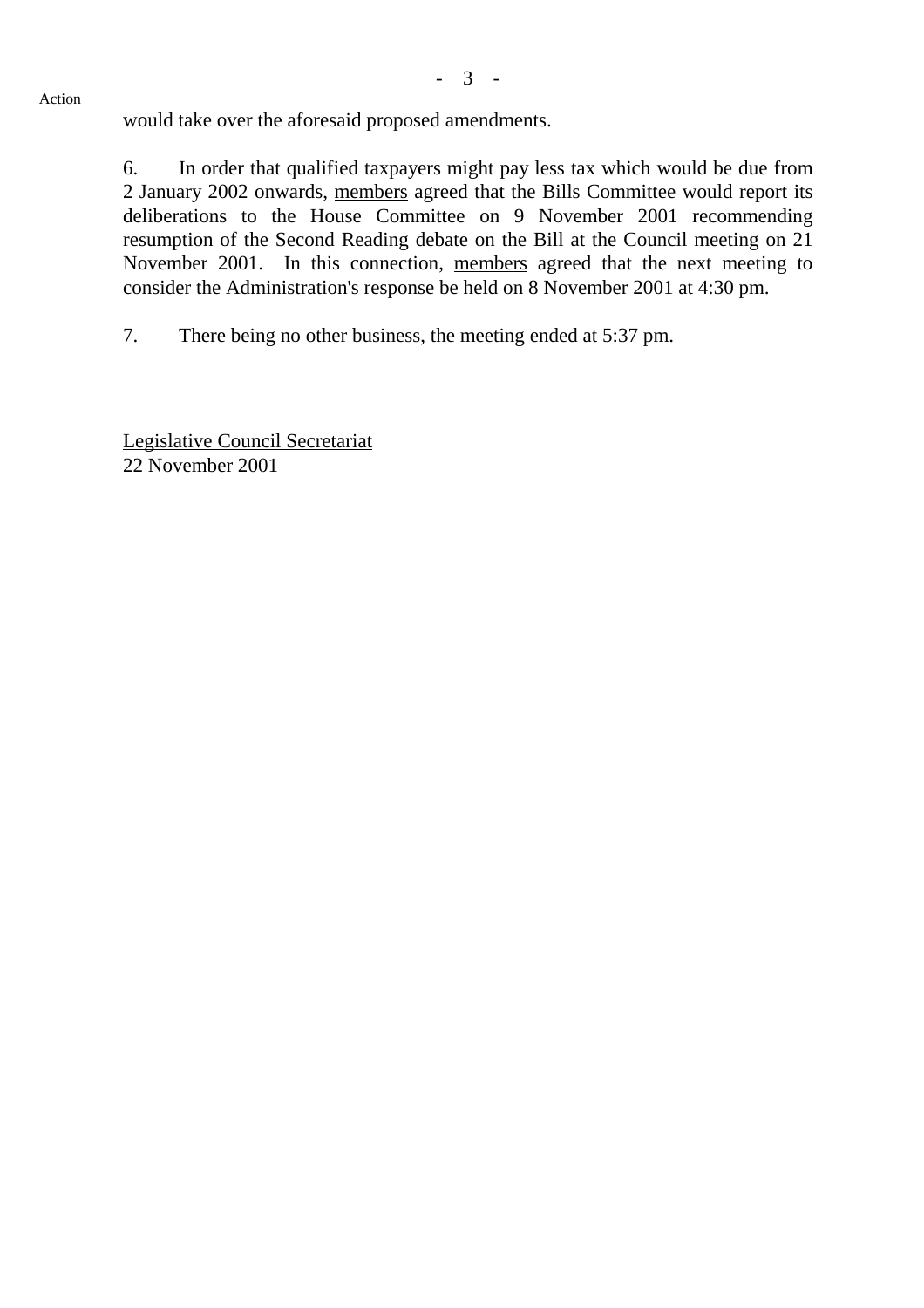# **Proceedings of the meeting of the Bills Committee on Inland Revenue (Amendment) Bill 2001 on Monday, 5 November 2001 at 4:30 pm in Conference Room A of the Legislative Council Building**

| <b>Time</b>   | <b>Speaker</b>               | Subject(s)                                                                                                                                                                           | <b>Action</b><br>required |
|---------------|------------------------------|--------------------------------------------------------------------------------------------------------------------------------------------------------------------------------------|---------------------------|
| 0000-0206     | Mr James TIEN and<br>members | Election of Chairman                                                                                                                                                                 |                           |
| 0207-0321     | Admin                        | Briefing on the objects of the Bill                                                                                                                                                  |                           |
| 0322-0348     | Chairman                     | Reason(s) for early enactment of the Bill by mid-<br>November 2001                                                                                                                   |                           |
| 0349-0559     | Admin                        | Ditto                                                                                                                                                                                |                           |
| $0600 - 0628$ | Chairman                     | Ditto                                                                                                                                                                                |                           |
| 0629-0641     | Admin                        | Ditto                                                                                                                                                                                |                           |
| 0642-0645     | Chairman                     | Possibility of deferring the enactment of the Bill to<br>the third week of November 2001                                                                                             |                           |
| 0646-0712     | Admin                        | Ditto                                                                                                                                                                                |                           |
| 0713-0816     | Chairman                     | Ditto                                                                                                                                                                                |                           |
| 0817-0829     | Miss Margaret NG             | Provision requiring early enactment of the Bill                                                                                                                                      |                           |
| 0830-0852     | Chairman                     | Ditto                                                                                                                                                                                |                           |
| 0853-0907     | Miss Margaret NG             | Ditto                                                                                                                                                                                |                           |
| 0908-0915     | Chairman                     | Ditto                                                                                                                                                                                |                           |
| 0916-0919     | Miss Margaret NG             | Ditto                                                                                                                                                                                |                           |
| 0920-1109     | Mr SIN Chung-kai             | Introducing Mr Albert HO's proposal to raise the<br>maximum amount of home loan interest deduction<br>from \$150,000 to \$180,000 for the years of<br>assessment 2001/02 and 2002/03 |                           |
| 1110-1155     | Mr HUI Cheung-ching          | Estimated number of taxpayers who would benefit<br>from the new tax-deduction ceiling and the<br>estimated loss of revenue                                                           |                           |
| 1156-1241     | Admin                        | Ditto                                                                                                                                                                                |                           |
| 1242-1254     | Chairman                     | Ditto                                                                                                                                                                                |                           |
| 1255-1259     | Admin                        | Ditto                                                                                                                                                                                |                           |
| 1300-1308     | Chairman                     | Ditto                                                                                                                                                                                |                           |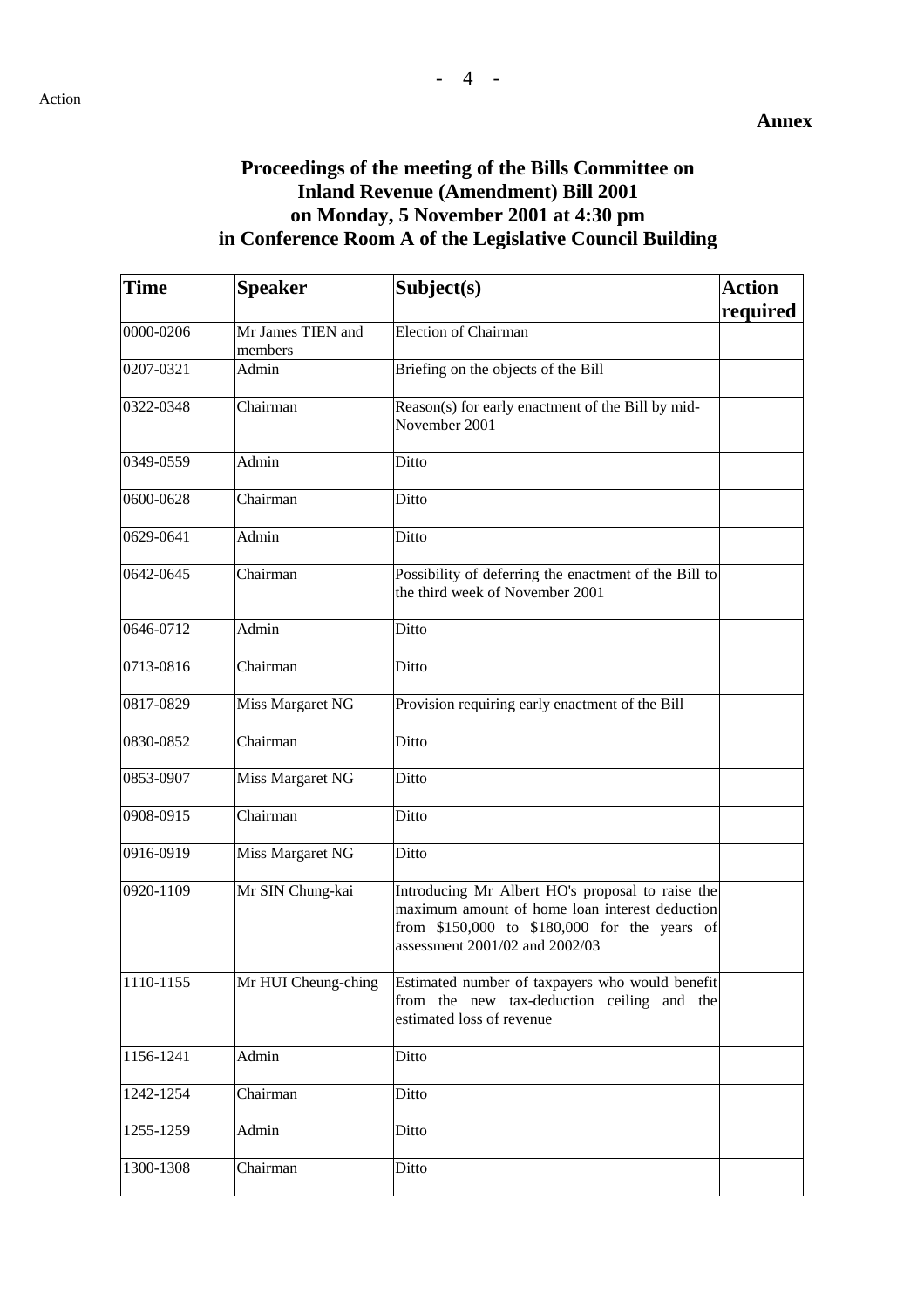| 1309-1346 | Admin            | Ditto                                                                                                                                                                                                                                                   |  |
|-----------|------------------|---------------------------------------------------------------------------------------------------------------------------------------------------------------------------------------------------------------------------------------------------------|--|
| 1347-1448 | Chairman         | Ditto                                                                                                                                                                                                                                                   |  |
| 1449-1514 | Miss Margaret NG | Administration's preliminary response<br>the<br>to<br>proposal to raise the maximum amount of home<br>loan interest deduction from \$150,000 to \$180,000<br>for the years of assessment 2001/02 and 2002/03                                            |  |
| 1515-1624 | Admin            | Ditto                                                                                                                                                                                                                                                   |  |
| 1625-1644 | Chairman         | Ditto                                                                                                                                                                                                                                                   |  |
| 1645-1707 | Admin            | Ditto                                                                                                                                                                                                                                                   |  |
| 1708-1738 | Miss Margaret NG | Ditto                                                                                                                                                                                                                                                   |  |
| 1739-1749 | Admin            | Ditto                                                                                                                                                                                                                                                   |  |
| 1750-1840 | Chairman         | Estimated number of taxpayers who would benefit<br>from the proposal to raise the maximum amount of<br>home loan interest deduction from \$150,000 to<br>\$180,000 for the years of assessment 2001/02 and<br>2002/03 and the estimated loss of revenue |  |
| 1841-1855 | Admin            | Ditto                                                                                                                                                                                                                                                   |  |
| 1856-1919 | Chairman         | Ditto                                                                                                                                                                                                                                                   |  |
| 1920-1944 | Admin            | Ditto                                                                                                                                                                                                                                                   |  |
| 1945-1947 | Chairman         | Ditto                                                                                                                                                                                                                                                   |  |
| 1948-2004 | Admin            | Ditto                                                                                                                                                                                                                                                   |  |
| 2005-2045 | Chairman         | Ditto                                                                                                                                                                                                                                                   |  |
| 2046-2112 | Miss Margaret NG | Estimated maximum additional tax savings which<br>could be enjoyed by qualified taxpayers if the<br>maximum amount of home loan interest deduction<br>was raised to \$150,000 and \$180,000 respectively                                                |  |
| 2113-2202 | Chairman         | Ditto                                                                                                                                                                                                                                                   |  |
| 2203-2235 | Mr SIN Chung-kai | Ditto                                                                                                                                                                                                                                                   |  |
| 2236-2252 | Chairman         | Ditto                                                                                                                                                                                                                                                   |  |
| 2253-2314 | Ms Audrey EU     | Application procedure for holding over of the<br>2001/02 provisional salaries tax on the ground of<br>the increase in the maximum amount for home loan<br>interest deduction                                                                            |  |
| 2315-2422 | Admin            | Ditto                                                                                                                                                                                                                                                   |  |
| 2423-2448 | Chairman         | Ditto                                                                                                                                                                                                                                                   |  |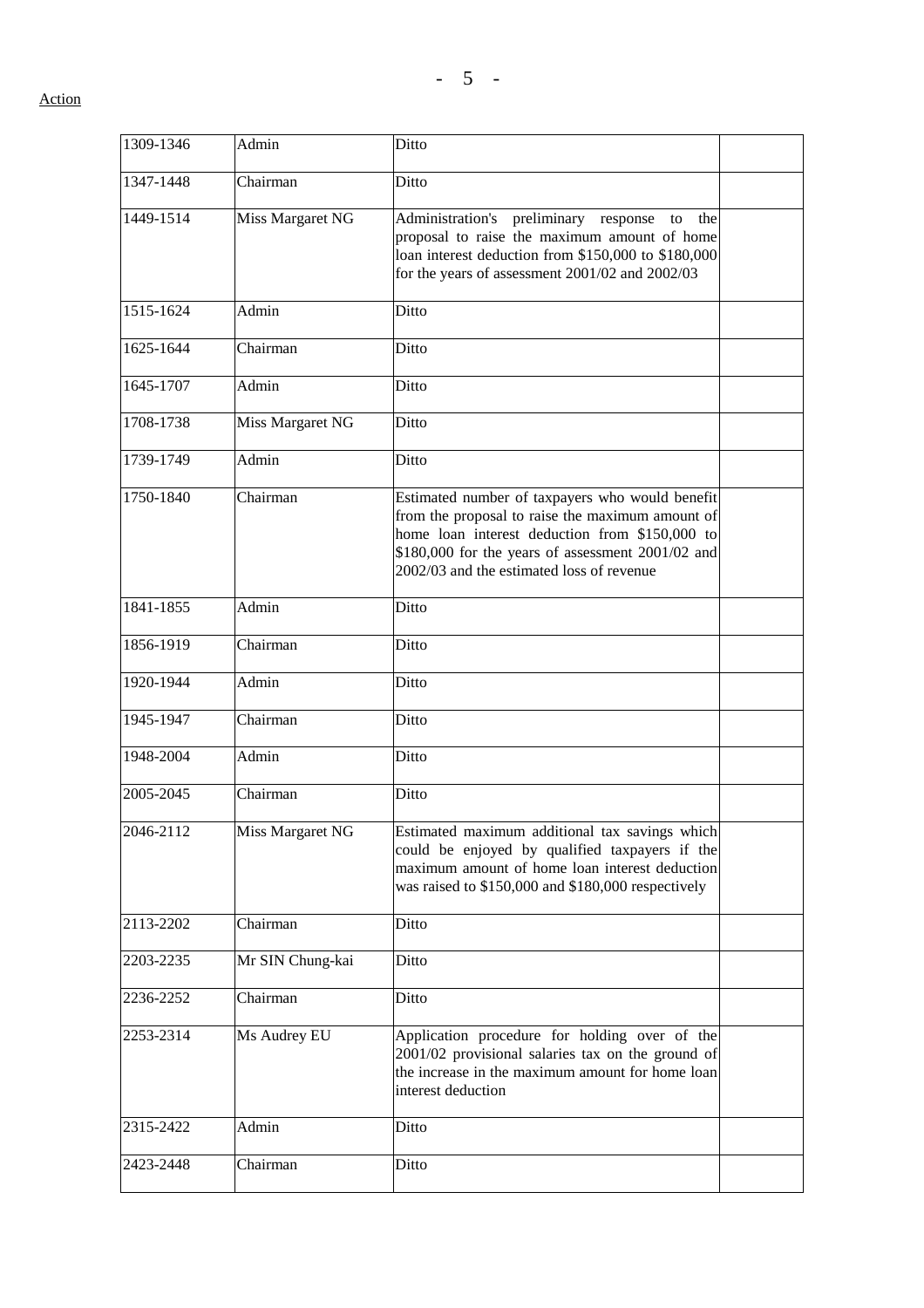| 2449-2506 | Miss CHAN Yuen-han | Proposal to increase the maximum amount of home<br>loan interest deduction from \$100,000 to \$150,000<br>for the year of assessment 2001/02 and for each<br>year after that year |  |
|-----------|--------------------|-----------------------------------------------------------------------------------------------------------------------------------------------------------------------------------|--|
| 2507-2509 | Chairman           | Ditto                                                                                                                                                                             |  |
| 2510-2524 | Miss CHAN Yuen-han | Ditto                                                                                                                                                                             |  |
|           |                    |                                                                                                                                                                                   |  |
| 2525-2533 | Chairman           | Ditto                                                                                                                                                                             |  |
| 2534-2638 | Admin              | Ditto                                                                                                                                                                             |  |
| 2639-2719 | Miss CHAN Yuen-han | Ditto                                                                                                                                                                             |  |
| 2720-2737 | Admin              | Ditto                                                                                                                                                                             |  |
| 2738-2812 | Miss Margaret NG   | Ditto                                                                                                                                                                             |  |
| 2813-2852 | Admin              | Ditto                                                                                                                                                                             |  |
| 2853-3007 | Miss Margaret NG   | Ditto                                                                                                                                                                             |  |
| 3008-3029 | Admin              | Ditto                                                                                                                                                                             |  |
| 3030-3131 | Chairman           | Clause by clause examination of the Bill                                                                                                                                          |  |
| 3132-3300 | Admin              | Ditto                                                                                                                                                                             |  |
| 3301-3307 | Chairman           | Ditto                                                                                                                                                                             |  |
| 3308-3406 | ALA1               | Paragraph 2 of the new Schedule 12                                                                                                                                                |  |
| 3407-3409 | Chairman           | Ditto                                                                                                                                                                             |  |
| 3410-3417 | Miss Margaret NG   | Ditto                                                                                                                                                                             |  |
| 3418-3507 | ALA1               | Ditto                                                                                                                                                                             |  |
| 3508-3651 | Miss Margaret NG   | Reason for introducing Schedule 12                                                                                                                                                |  |
| 3652-3829 | Admin              | Ditto                                                                                                                                                                             |  |
| 3830-3915 | Miss Margaret NG   | Ditto                                                                                                                                                                             |  |
| 3916-4023 | Admin              | Ditto                                                                                                                                                                             |  |
| 4024-4106 | Miss Margaret NG   | Ditto                                                                                                                                                                             |  |
| 4107-4142 | Admin              | Ditto                                                                                                                                                                             |  |
| 4143-4146 | Miss Margaret NG   | Ditto                                                                                                                                                                             |  |
| 4147-4152 | Admin              | Ditto                                                                                                                                                                             |  |
| 4153-4154 | Chairman           | Ditto                                                                                                                                                                             |  |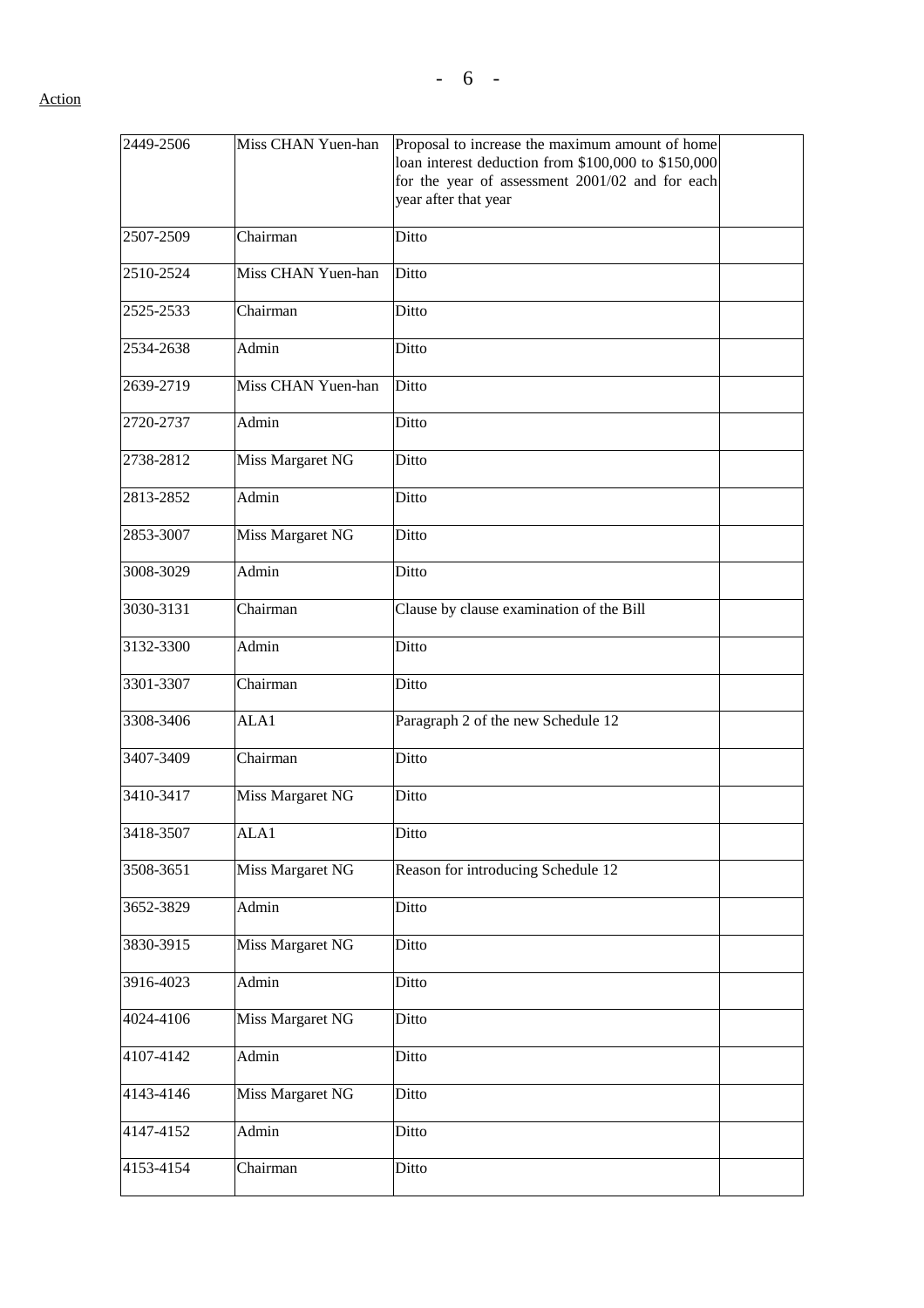| 4155-4156 | Miss Margaret NG        | Ditto |  |
|-----------|-------------------------|-------|--|
| 4157-4213 | Admin                   | Ditto |  |
| 4214-4325 | Miss Margaret NG        | Ditto |  |
| 4326-4521 | Admin                   | Ditto |  |
| 4522-4546 | Miss Margaret NG        | Ditto |  |
| 4547-4646 | Admin                   | Ditto |  |
| 4647-4659 | Chairman                | Ditto |  |
| 4700-4702 | Miss Margaret NG        | Ditto |  |
| 4703-4712 | Admin                   | Ditto |  |
| 4713-4720 | Miss Margaret NG        | Ditto |  |
| 4721-4742 | Chairman                | Ditto |  |
| 4743-4758 | <b>Miss Margaret NG</b> | Ditto |  |
| 4759-4801 | Admin                   | Ditto |  |
| 4802-4807 | Miss Margaret NG        | Ditto |  |
| 4808-4815 | Chairman                | Ditto |  |
| 4816-4831 | Admin                   | Ditto |  |
| 4832-4853 | <b>Miss Margaret NG</b> | Ditto |  |
| 4854-5015 | Admin                   | Ditto |  |
| 5016-5017 | Miss Margaret NG        | Ditto |  |
| 5018-5019 | Admin                   | Ditto |  |
| 5020-5024 | Miss Margaret NG        | Ditto |  |
| 5025-5124 | Admin                   | Ditto |  |
| 5125-5126 | Chairman                | Ditto |  |
| 5127-5208 | Admin                   | Ditto |  |
| 5209-5237 | Miss Margaret NG        | Ditto |  |
| 5238-5255 | Admin                   | Ditto |  |
| 5256-5339 | Chairman                | Ditto |  |
| 5340-5359 | Admin                   | Ditto |  |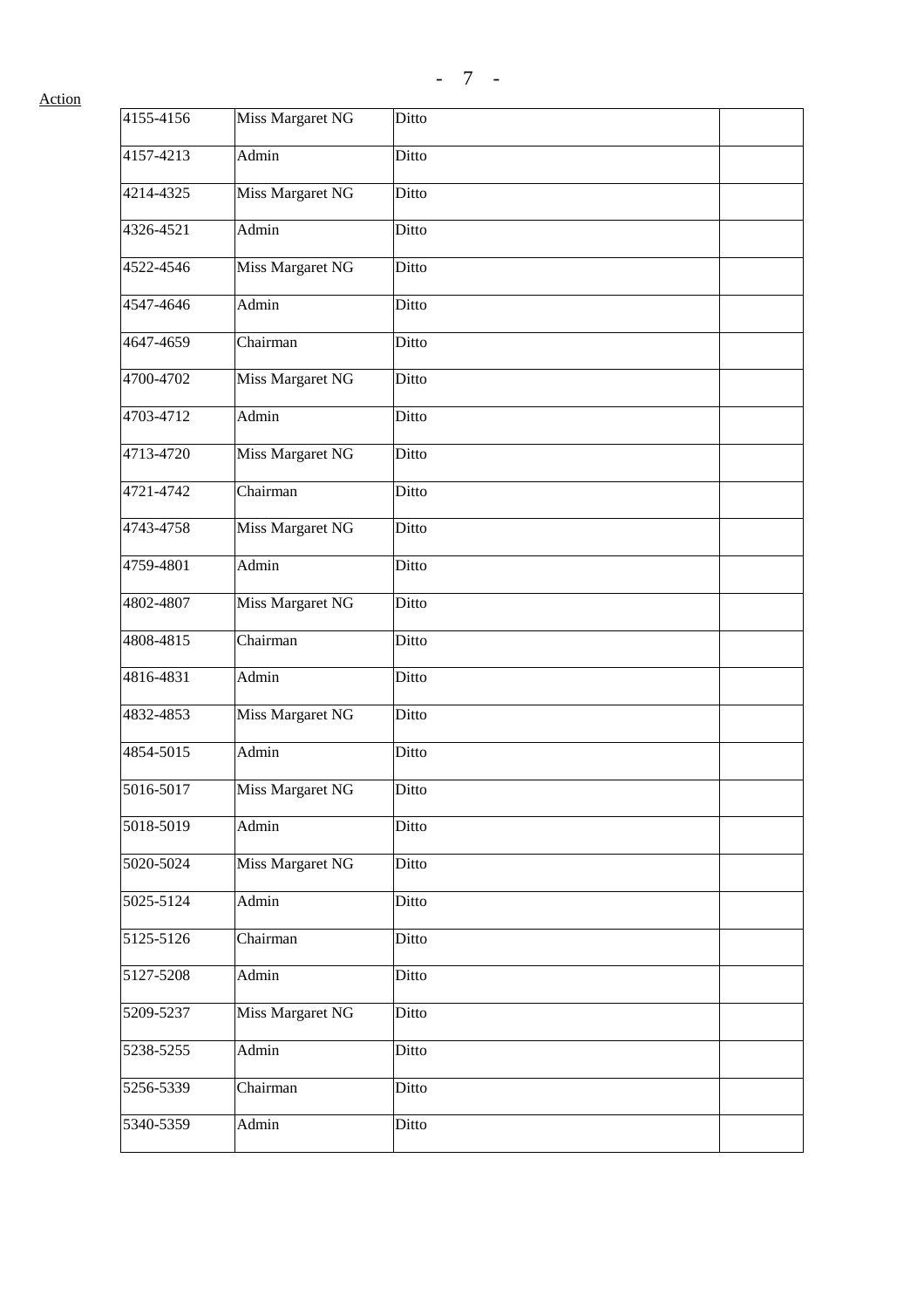| 5400-5435              | Chairman             | Proposal to increase the maximum amount of home<br>loan interest deduction from \$100,000 to \$150,000<br>for the year of assessment 2001/02 and for each<br>year after that year                                                                                                                                                                                                                                                                                           |  |
|------------------------|----------------------|-----------------------------------------------------------------------------------------------------------------------------------------------------------------------------------------------------------------------------------------------------------------------------------------------------------------------------------------------------------------------------------------------------------------------------------------------------------------------------|--|
| 5436-5439              | Admin                | Ditto                                                                                                                                                                                                                                                                                                                                                                                                                                                                       |  |
| 5440-5543              | Chairman             | Ditto                                                                                                                                                                                                                                                                                                                                                                                                                                                                       |  |
| 5544-5742              | Admin                | Ditto                                                                                                                                                                                                                                                                                                                                                                                                                                                                       |  |
| 5743-5726              | Chairman             | Ditto                                                                                                                                                                                                                                                                                                                                                                                                                                                                       |  |
| 5727-5851              | Admin                | Ditto                                                                                                                                                                                                                                                                                                                                                                                                                                                                       |  |
| 5852-5940              | Mr SIN Chung-kai     | Ditto                                                                                                                                                                                                                                                                                                                                                                                                                                                                       |  |
| 5941-5946              | Admin                | Ditto                                                                                                                                                                                                                                                                                                                                                                                                                                                                       |  |
| 5947-010006            | Chairman             | Administration to consider whether the proposals<br>of raising the maximum amount of home loan<br>interest deduction from \$150,000 to \$180,000 for<br>the years of assessment 2001/02 and 2002/03 and<br>increasing the maximum amount of home loan<br>interest deduction from \$100,000 to \$150,000 for<br>the year of assessment 2001/02 and for each year<br>after that year had charging effect; and if so,<br>whether it would take over the proposed<br>amendments |  |
| 010007-010009          | Admin                | Ditto                                                                                                                                                                                                                                                                                                                                                                                                                                                                       |  |
| 010010-010032          | Chairman             | Further meeting to consider the Administration's<br>response on proposals raised by members                                                                                                                                                                                                                                                                                                                                                                                 |  |
| 010033-010049          | Admin                | Ditto                                                                                                                                                                                                                                                                                                                                                                                                                                                                       |  |
| 010050-010056 Chairman |                      | Legislative timetable                                                                                                                                                                                                                                                                                                                                                                                                                                                       |  |
| 010057-010110          | CAS(2)4              | Ditto                                                                                                                                                                                                                                                                                                                                                                                                                                                                       |  |
| 010111-010122          | Miss CHAN Yuen-han   | Ditto                                                                                                                                                                                                                                                                                                                                                                                                                                                                       |  |
| 010123-010151          | Chairman             | Ditto                                                                                                                                                                                                                                                                                                                                                                                                                                                                       |  |
| 010152-010311          | Mr SIN Chung-kai     | Ditto                                                                                                                                                                                                                                                                                                                                                                                                                                                                       |  |
| 010312-010334          | Miss CHAN Yuen-han   | Ditto                                                                                                                                                                                                                                                                                                                                                                                                                                                                       |  |
| 010335-010340          | Chairman             | Date of next meeting                                                                                                                                                                                                                                                                                                                                                                                                                                                        |  |
| 010341-010343          | Admin                | Ditto                                                                                                                                                                                                                                                                                                                                                                                                                                                                       |  |
| 010344-010600          | Chairman             | Election of Deputy Chairman                                                                                                                                                                                                                                                                                                                                                                                                                                                 |  |
| 010601-010615          | Chairman and members | Ditto                                                                                                                                                                                                                                                                                                                                                                                                                                                                       |  |

**Note : The audio records of the above proceedings are kept at the LegCo**